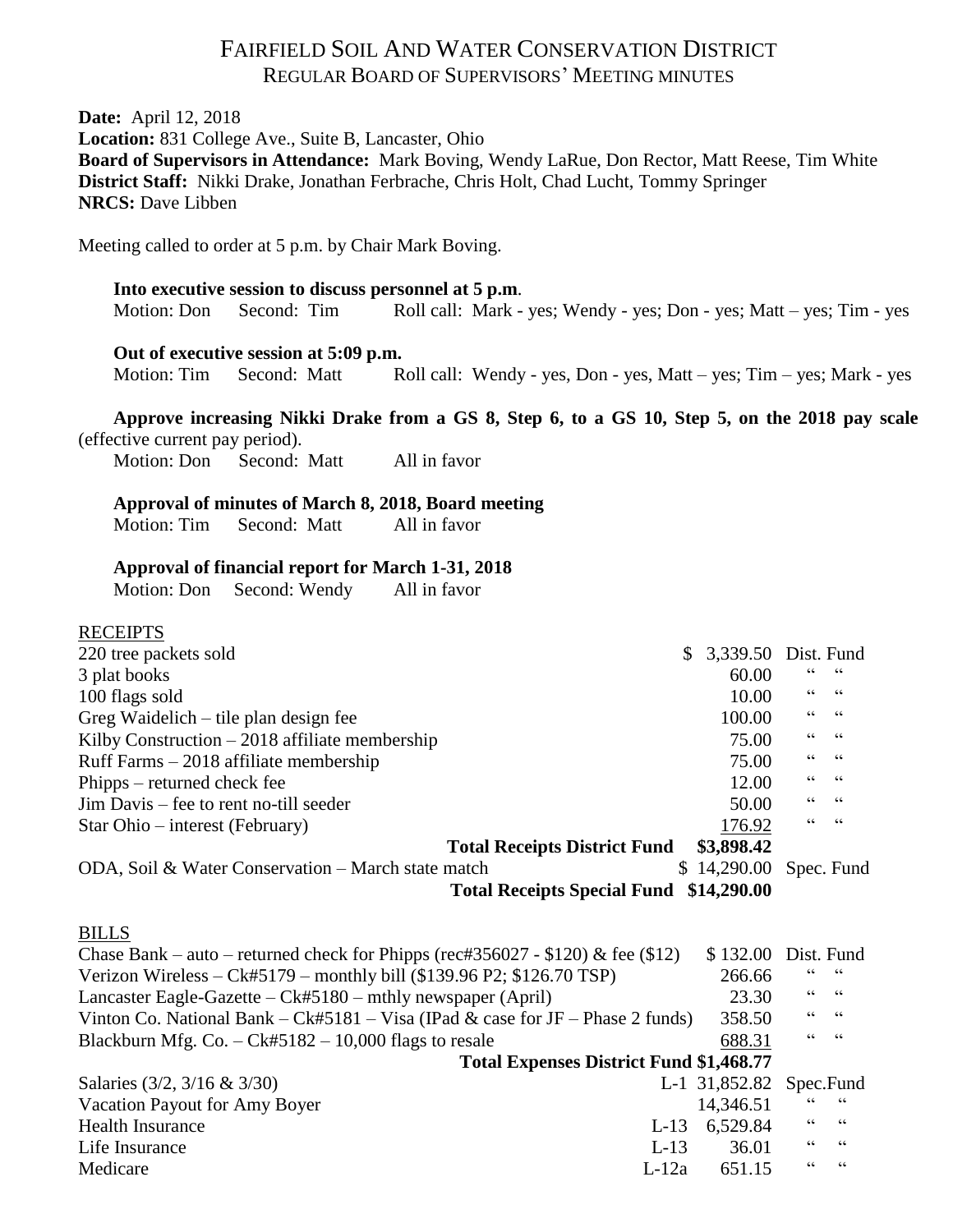|                               | Long-Term Disability (match on employees who elect coverage)<br>Short-Term Disability (match on employees who elect coverage)                                                                                                                             | $L-13$<br>$L-13$ | 45.99<br>25.08 | 66<br>66        | $\zeta$ $\zeta$<br>$\textsf{G}\,\textsf{G}$ |  |
|-------------------------------|-----------------------------------------------------------------------------------------------------------------------------------------------------------------------------------------------------------------------------------------------------------|------------------|----------------|-----------------|---------------------------------------------|--|
| <b>PERS</b>                   |                                                                                                                                                                                                                                                           | $L-11$           | 4,459.41       | $\zeta$ $\zeta$ | $\textsf{G}\,\textsf{G}$                    |  |
|                               | Total Salaries & Benefits \$57,946.81                                                                                                                                                                                                                     |                  |                |                 |                                             |  |
|                               | Chad Lucht – $PO#3228$ – reimb. Parking expenses to attend $2/23$ Pesticide<br>Certification & 2/26-2/27 Annual Partnership Conference                                                                                                                    | $L-9$            | 30.00          |                 | Spec. Fund                                  |  |
| <b>Partnership Conference</b> | Jonathan Ferbrache – PO#3230 – reimb. parking expense for 2/26 Annual                                                                                                                                                                                     | $L-9$            | 10.00          |                 | $\zeta$ $\zeta$                             |  |
|                               | $MNCO - PO#3370 - legal notice for cash basis financial report$                                                                                                                                                                                           | $L-10$           | 50.35          | 66              | $\textsf{G}\,\textsf{G}$                    |  |
|                               | Vinton Co. National Bank – PO#3371 – Visa bill (CL & JF to $3/13-3/14$<br>Ohio Stormwater Mgmt & Drainage Conf.; 4 staff & 1 board to OFSWCD<br>Annual Partnership Mtg. on 2/26-2/27; T. Springer to 2018 Ohio Woodland<br>Water & Wildlife Conf. on 3/7) | $L-9$            | 1,048.00       | 66              | $\mathsf{G}\,\mathsf{G}$                    |  |
|                               | Vinton Co. National Bank - PO#3372 - Visa bill (CD reader & Velcro straps)L-2                                                                                                                                                                             |                  | 28.89          | 66              | $\textsf{G}\,\textsf{G}$                    |  |
|                               | Time Warner Cable – $PO#3375$ – business class service $(3/5-4/4)$                                                                                                                                                                                        | $L-5$            | 104.98         |                 | $\mathsf{G}\,\mathsf{G}$                    |  |
| the City Address              | Lancaster Fairfield Co. Chamber of Commerce – PO#3430 – ND to State of L-9                                                                                                                                                                                |                  | 15.00          | $\epsilon$      | $\textsf{G}\,\textsf{G}$                    |  |
|                               | MT Business Tech $-$ PO#3701 $-$ base copier maintenance agreement (3/3- L-4<br>$6/2/18$ ) & color copy charges $(12/3/17-3/2/18)$                                                                                                                        |                  | 135.18         |                 | $\zeta \zeta$                               |  |
|                               | Total Expenses Special Fund (Purchase Orders) \$1,422.40                                                                                                                                                                                                  |                  |                |                 |                                             |  |
| PURCHASE ORDERS               |                                                                                                                                                                                                                                                           |                  |                |                 |                                             |  |
|                               | BP America - Blanket PO#1975                                                                                                                                                                                                                              | $L-2$            |                |                 |                                             |  |
| 3/6                           | Monthly fuel bill                                                                                                                                                                                                                                         |                  |                | \$71.95         |                                             |  |
|                               |                                                                                                                                                                                                                                                           |                  |                |                 | Current Balance \$549.26                    |  |
|                               | Speedway SuperAmerica - Blanket PO#1990                                                                                                                                                                                                                   | $L-2$            |                |                 |                                             |  |
| 3/16                          | Monthly fuel bill                                                                                                                                                                                                                                         |                  | \$108.36       |                 |                                             |  |
|                               |                                                                                                                                                                                                                                                           |                  |                |                 | Current Balance \$544.79                    |  |
|                               | <b>DISTRICT FUND BALANCES AS OF 3/31/18</b>                                                                                                                                                                                                               |                  |                |                 |                                             |  |
|                               | \$299,658.04 Total balance in District Account                                                                                                                                                                                                            |                  |                |                 |                                             |  |
|                               | \$155,733.79 - Balance in Star Ohio                                                                                                                                                                                                                       |                  |                |                 |                                             |  |
|                               | \$143,924.25 - Balance in District Checking Account                                                                                                                                                                                                       |                  |                |                 |                                             |  |
| \$160,351.36                  | Amount to be used only for the following programs/grants/etc.:                                                                                                                                                                                            |                  |                |                 |                                             |  |
|                               | \$33,635.19 - Sediment & Erosion Control Inspection Fees – RPC projects                                                                                                                                                                                   |                  |                |                 |                                             |  |
|                               | (Any unused amount is returned) Restricted Funds                                                                                                                                                                                                          |                  |                |                 |                                             |  |
|                               | \$540.55 - Phase II Funds (County Commissioners) Restricted Funds                                                                                                                                                                                         |                  |                |                 |                                             |  |
|                               | \$572.90 – Amount that can be used for a project utilizing the following funds:                                                                                                                                                                           |                  |                |                 |                                             |  |
|                               | \$256.44 – Conservation Funds (Rager Fertilizer fine) Committed Funds                                                                                                                                                                                     |                  |                |                 |                                             |  |
|                               | \$124.65 – Mall Wetland Sign Funds Assigned Funds                                                                                                                                                                                                         |                  |                |                 |                                             |  |
|                               | \$191.81 - Land Lab Funds (Quail Unlimited donation) Assigned Funds                                                                                                                                                                                       |                  |                |                 |                                             |  |
|                               | \$2,255.84 – Clear Creek Funds Restricted Funds                                                                                                                                                                                                           |                  |                |                 |                                             |  |
|                               | \$472.80 - 2016 Healthy Soils Mini-Grant for Cover Crops (ODNR) Restricted Funds                                                                                                                                                                          |                  |                |                 |                                             |  |
|                               | \$26.28 - 2017 Healthy Soils Mini-Grant for Soil Sieves Restricted Funds                                                                                                                                                                                  |                  |                |                 |                                             |  |
|                               | \$45,144.95 - Current Staff Liabilities (comp & vacation leave) Assigned Funds                                                                                                                                                                            |                  |                |                 |                                             |  |
|                               | \$77,702.85 - Contingent Staff Liabilities (Unemployment–25% of prior year's                                                                                                                                                                              |                  |                |                 |                                             |  |
|                               | salaries) Assigned Funds                                                                                                                                                                                                                                  |                  |                |                 |                                             |  |
| \$139,306.68                  | Total undedicated funds                                                                                                                                                                                                                                   |                  |                |                 |                                             |  |
|                               |                                                                                                                                                                                                                                                           |                  |                |                 |                                             |  |

PETTY CASH Beginning Balance \$25.26 Ending Balance \$25.26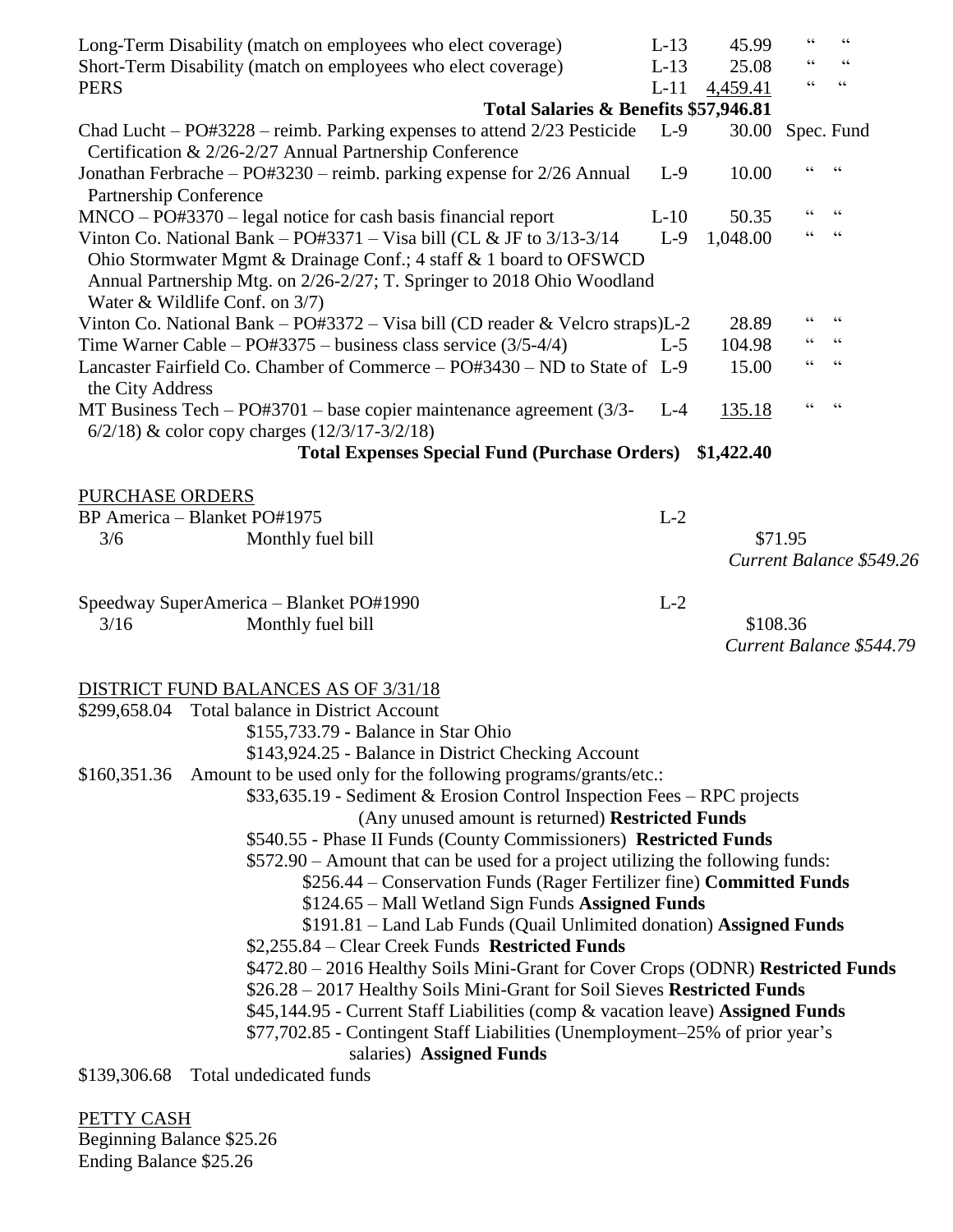BILLS None

#### SPECIAL FUND BALANCES AS OF 3/31/18:

Balance in Budgeted Appropriation Account - \$422,910.92 Balance in Special Account – \$208,365.63 (Actual Cash)

#### 2017/2018 STATE MATCH

Received to date - \$139,152.00

Amount allocated - \$182,020.00 Outstanding balance (to be received in 2017/2018) - \$42,868.00

## **Special Fund Account Balances**

L-1 Salaries \$228,829.44 L-11 PERS \$34,124.67 L-2 Supplies \$9,007.93 L-12 Worker's Comp. \$3,774.00 L-3 Equipment \$12,490.88 L-12a Unemployment \$10.00 L-4 Repair & Maintenance \$997.96 L-12a Medicare \$3,406.09 L-5 Contract Services \$9,677.78 L-13 Health Insurance \$92,380.64 L-6 Rentals/Lease \$13,120.00 L-13 Health Insurance EAP \$0 L-7 Specialized Services \$3,800.00 L-13 Life Insurance \$347.51 L-8 Scholarship \$0 L-13 Long Term Disability \$492.69 L-9 Travel Reimbursement \$6,377.00 L-13 Short Term Disability \$171.48 L-10 Advertising \$3,902.85 Vacation Payout \$0

# **Vacation, Sick & Comp Leave Balances (as of 3/30/18)**

|                                                    | Comp Leave |
|----------------------------------------------------|------------|
| 1059.35<br>21.75<br>Nikki Drake<br>479.75          |            |
| 2.13<br>183.10<br>284.60<br>Jonathan Ferbrache     |            |
| 775.28<br>Christina Holt<br>13.5<br>478.38         |            |
| 17.75<br>2,395.66<br>407.7<br>Chad Lucht           |            |
| 761.49<br>10.88<br><b>Tommy Springer</b><br>182.10 |            |

# "Dedicated Conservation Fund"

Vinton County National Bank

## **RECEIPTS** Vinton Co. National Bank – checking account interest (February)  $\qquad$  \$ 47.37

BILLS None

DEDICATED CONSERVATION FUND BALANCE AS OF 3/31/18: \$247,057.50 Total Cash Balance \$1,529.65 - Interest Earned \$14,917.37 – GPS/GIS Service Funds from Fairfield County Utilities (Water Valve) **Assigned Funds**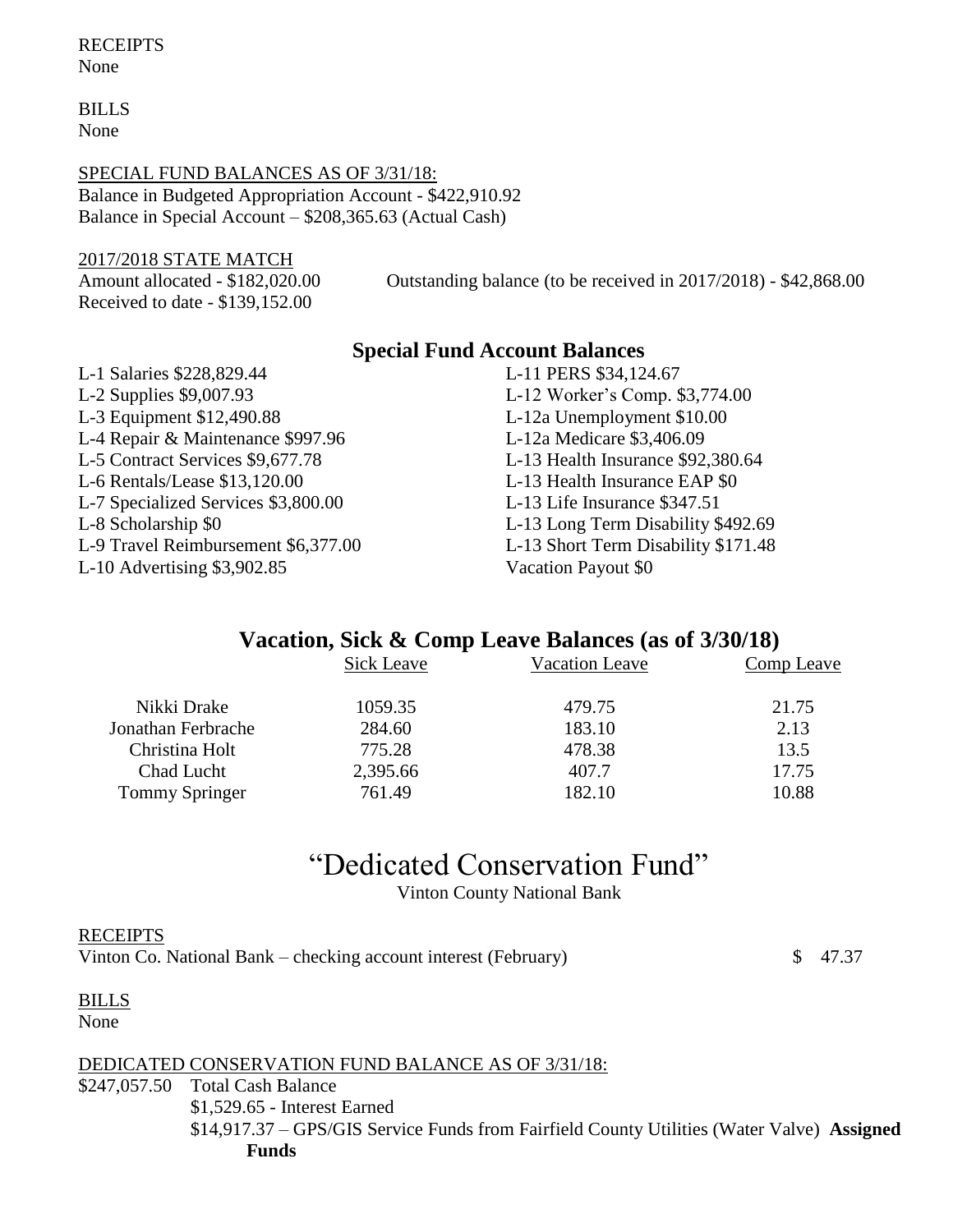\$8,000.00 – GPS/GIS Service Funds from Violet Township (Curb Inlets, Structures, Storm Piping Size) **Assigned Funds** \$23,646.11 – Pesticide Application **Committed Funds** \$82,758.70 – Engineering Program Funds **Committed Funds** \$116,205.67 - Urban Program Funds **Committed Funds**

There were no public comments.

Matt confirmed that we are on the schedule for the Farm Bureau building (no cost to us) at the fairgrounds on September 13<sup>th</sup> for our 75<sup>th</sup> Annual Meeting/Banquet.

Tim gave an update on the nominating committee. He has enlisted the help of John Albert and Joe Young to seek nominees for this year's election. Don stated that he has decided not to rerun; however, Matt has decided to seek another term. Nikki mentioned that there is an option to only have enough candidates for the number of open positions; however, there is a checklist that must be verified before that can happen. It is encouraged to have one more nominee than there are spots.

Dave gave the NRCS report. Brice is helping in Pickaway County as Eliezer Ortiz-Barbosa is in Puerto Rico until May, maybe later. Melissa Horton, NRCS Soil Conservationist, is retiring on 4/13/18.

The NRCS Civil Rights/Policy was signed.

Tommy stated that we have received two applications for the college scholarship. Matt and Mark are interested in being a part of the interviews if it works with their schedules. Tommy will email date and time when it is set.

Chris explained that we replaced five computers this week with new ones, so we are needing to approve inventory retirement forms for the five that were replaced. One is completely dead and the others are becoming obsolete.

**Motion to approve the Inventory Retirement Forms for the following items: Tag#15860 – TCR Intel I5 Computer Tag#15867 – Lenovo ThinkCentre M58 Desktop Computer Tag#15868 – Lenovo ThinkCentre M58 Desktop Computer Tag#15885 – Lenovo ThinkCentre Desktop Computer Tag#15886 – Lenovo ThinkCentre Desktop Computer** Motion: Tim Second: Wendy All in favor

The Annual Plan of Work was discussed. Nikki mentioned that we may hold an equine workshop later in the year with a neighboring county. The Plan of Work was passed around for signatures.

The interviews for Engineering Technician were discussed. After both Nikki and Cody Hacker, ODA Program Specialist, reviewed the resumes submitted, it was decided to interview 6 of the 10 applicants. Matt is interested in being here for the interview process and Don mentioned he would like to review the applications received. Nikki will scan and email them.

Nikki reviewed the Conflict of Interest Policy for board members. We currently have something similar in our employment policy for SWCD employees.

**Motion to approve the Conflict of Interest Policy.** Copies were passed around for all board to sign. Motion: Wendy Second: Matt All in favor

The CORSA Insurance was discussed. We received an invoice in the amount of \$5,769 (\$5,849 in 2017). They are also requesting that we sign a three-year agreement (apparently was supposed to be done when we initially joined). She is waiting on a response from Chris Clark with Clark Insurance. We will also be receiving a dividend check in the amount of \$30 this summer.